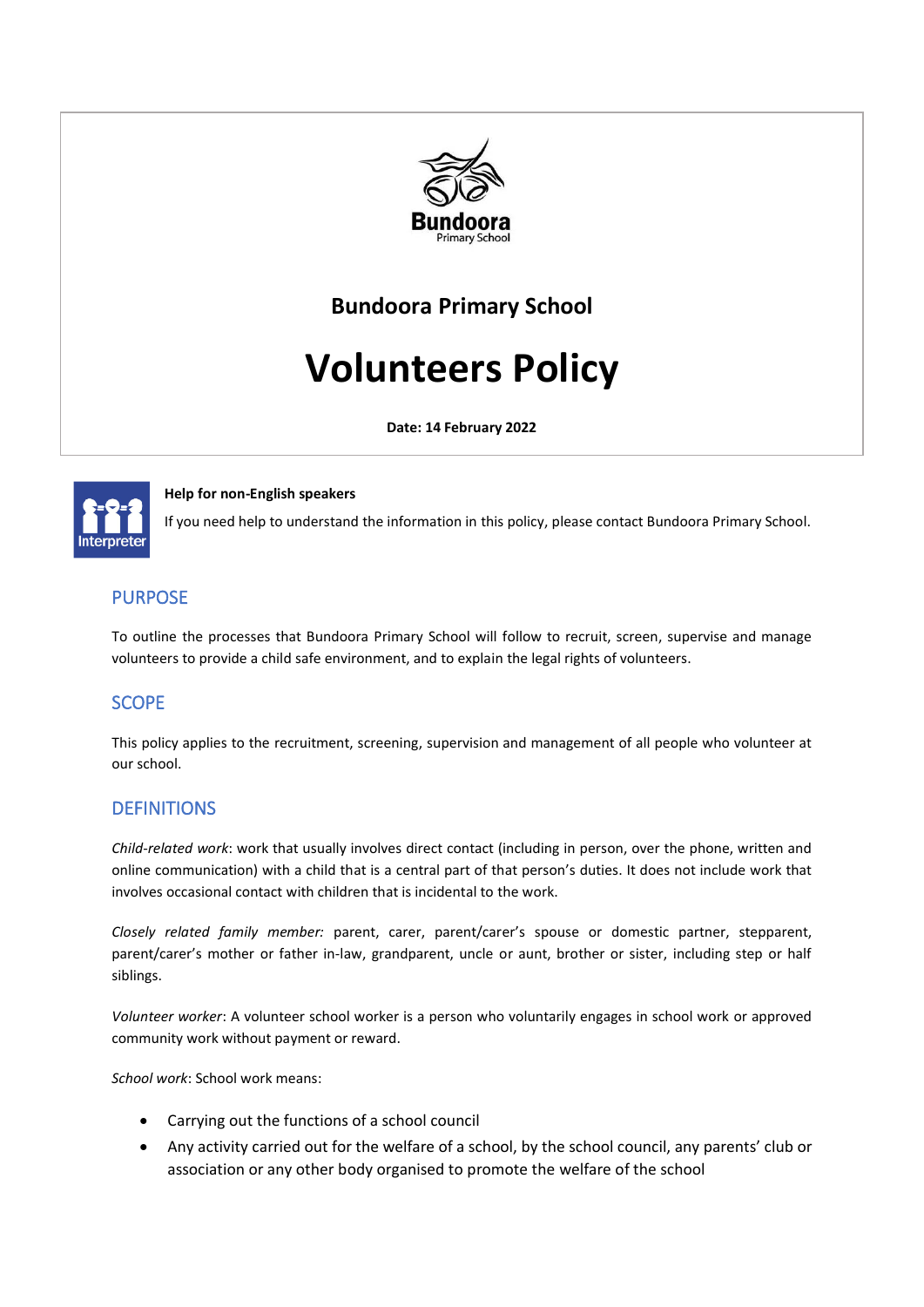- Any activity carried out for the welfare of the school at the request of the principal or school council
- Providing assistance in the work of any school or kindergarten
- Attending meetings in relation to government schools convened by any organisation which receives government financial support

This is a broad definition and means that volunteers who participate in school community activities, such as fundraising and assisting with excursions, are legally protected (i.e. indemnified) from action by others in the event of an injury or accident whilst they are performing volunteer school work in good faith.

## **POLICY**

Bundoora Primary School is committed to implementing and following practices which protect the safety and wellbeing of children and our staff and volunteers. Bundoora Primary School also recognises the valuable contribution that volunteers provide to our school community and the work that we do.

The procedures set out below are designed to ensure that Bundoora Primary School's volunteers are suitable to work with children and are well-placed to make a positive contribution to our school community.

#### Becoming a volunteer

Members of our school community who would like to volunteer are encouraged to contact the office to provide their Working with Children check and evidence of full vaccination (or exemption). We will then pass your name on to the relevant teachers.

#### **COVID-19 vaccination information**

Under the directions issued by the Victorian Chief Health Officer, volunteers attending school to work are required to be vaccinated or provide evidence that they are medically excepted. Our school is required to collect, record and hold vaccination information from relevant visitors and volunteers to ensure they meet these requirements.

For further information on this process, refer to our school's COVID-19 Mandatory Vaccination – Information Collection and Storage Procedures.

For Department policy on COVID-19 mandatory vaccinations for visitors, including advice on the type of information that schools are required to collect, record and hold, refer to:

• COVID-19 Vaccinations – [Visitors and Volunteers Working on School Sites](https://www2.education.vic.gov.au/pal/covid-19-vaccinations-visitors-volunteers/policy)

#### Suitability checks including Working with Children Clearances

#### *Working with students*

Bundoora Primary School values the many volunteers that assist:

- In our classrooms
- With sport events
- With camps and excursions
- With school concerts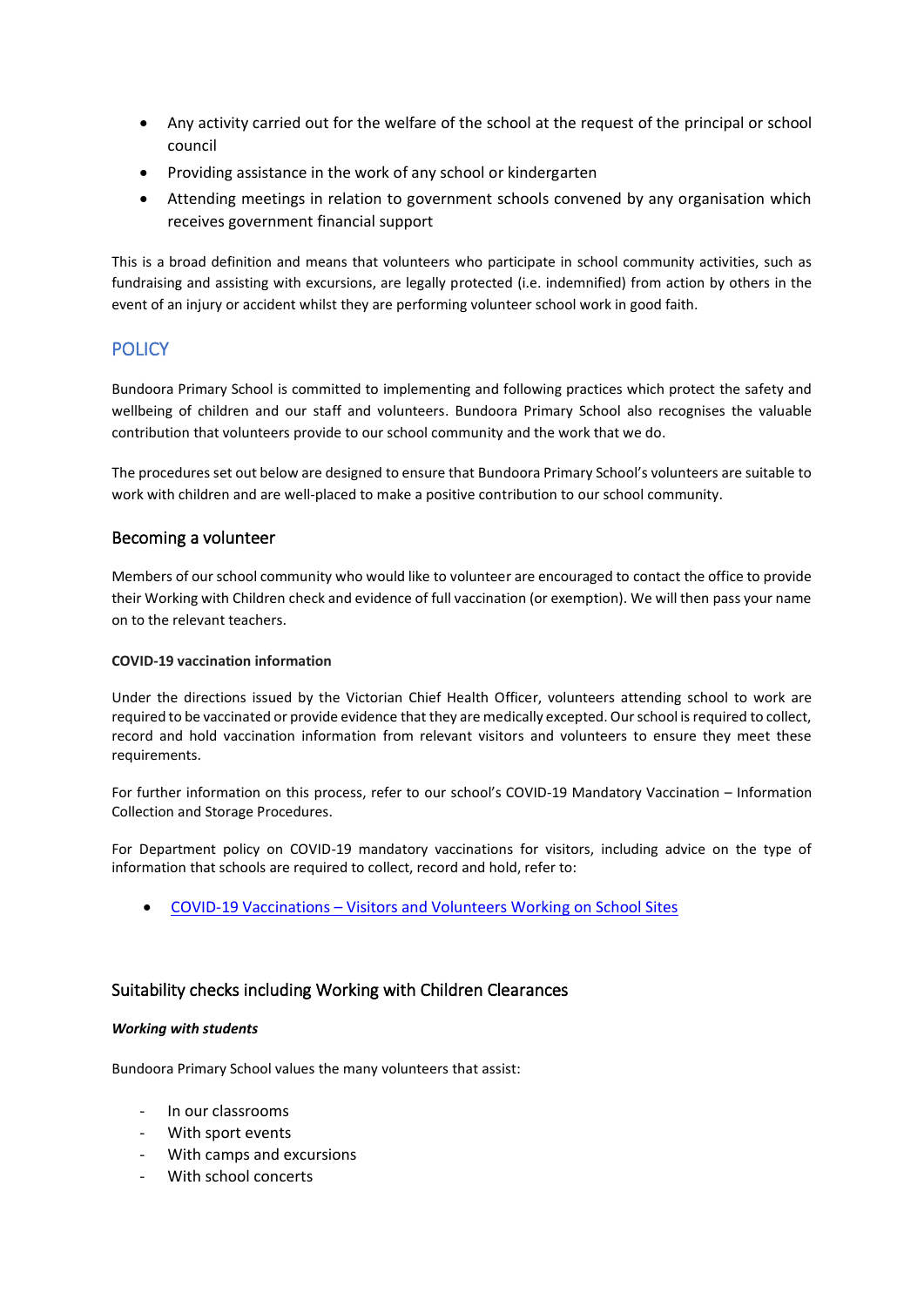- With other events and programs

To ensure that we are meeting our legal obligations under the *Worker Screening Act* and the Child Safe Standards, Bundoora Primary School is required to undertake suitability checks which in most cases will involve asking for evidence of a Working with Children (WWC) Clearance and may also involve undertaking reference, proof of identity and work history involving children checks. Where prospective volunteers are required under the law and this policy to have a WWC Clearance, the principal has the discretion to accept evidence of a WWC check application to commence volunteer work, provided the volunteer provides the school with evidence of the application outcome (clearance or exclusion) as soon as practicable after the applicant receives it.

Considering our legal obligations, and our commitment to ensuring that Bundoora Primary School is a child safe environment, we will require volunteers to obtain a WWC Clearance and produce their valid card to the office for verification in the following circumstances:

- **Volunteers who are not parent/family members** of any student at the school if they are engaged in child-related work regardless of whether they are being supervised.
- **Parent/family volunteers** who are assisting with any classroom or school activities involving direct contact with children in circumstances where the volunteer's child is **not** participating, or does not ordinarily participate in, the activity.
- **Parent/family volunteers** who assist with excursions (including swimming), camps and similar events, regardless of whether their own child is participating or not.
- **Parent/family volunteers** who regularly assist in school activities, regardless of whether their own child is participating or not

In addition, depending on the nature of the volunteer work, our school may ask the volunteer to provide other suitability checks at its discretion (for example, references, work history involving children and/or qualifications). Proof of identity may also be required in some circumstances.

#### *Non child related work*

On some occasions, parents and other members of the school community may volunteer to do work that is not child related. For example, volunteering on the weekend for gardening, maintenance, working bees, parents and friends club coordination, school council, participating in sub-committees of school council, fete coordination, other fundraising groups that meet in the evenings during which children will not be, or would not reasonably be expected to be, present.

At Bundoora Primary School, volunteers for this type of work will still be required to provide a valid WWC Clearance.

## Management and supervision

Volunteer workers will be expected to comply with any reasonable direction of the principal (or their nominee). This will include the requirement to follow our school's policies, including, but not limited to our Child Safety Policy, our Child Safety Code of Conduct and our Statement of Values and School Philosophy. Volunteer workers will also be expected to act consistently with Department of Education and Training policies, to the extent that they apply to volunteer workers, including the Department's policies relating to Equal Opportunity and Anti-Discrimination, Sexual Harassment and Workplace Bullying.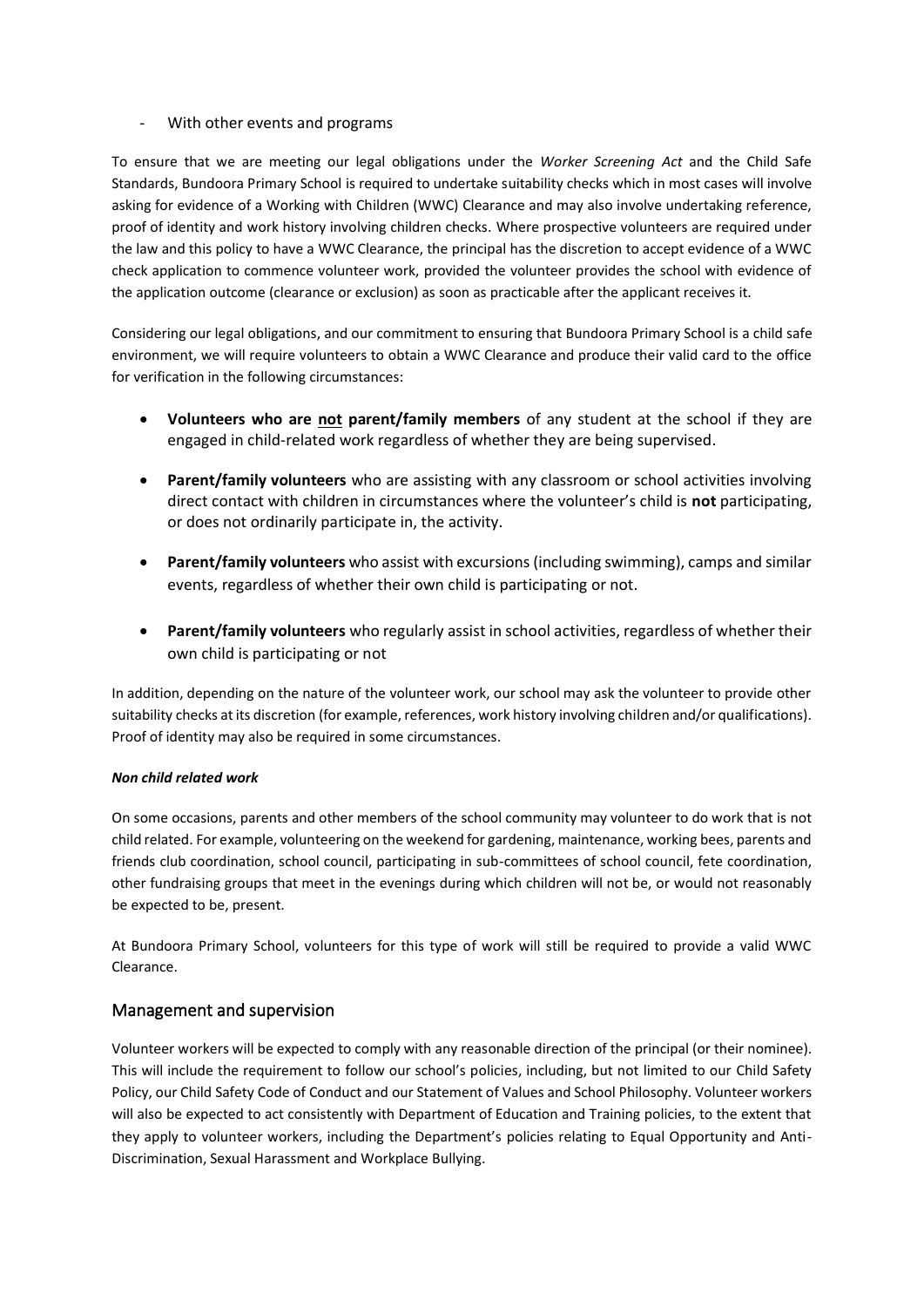The principal has the discretion to decide about the ongoing suitability of a volunteer worker and may determine at any time whether or not a person is suitable to volunteer at Bundoora Primary School.

Bundoora Primary School will provide any appropriate induction and/or training for all volunteer workers. The principal (or their nominee) will determine what induction and/or training is necessary depending on what type of work the volunteer will be engaged in and will ensure a record is kept of the induction undertaken.

All volunteers will be provided induction in relation to Bundoora Primary School's child safety practices, including reporting obligations and procedures. Our school has a Child Safety Responding and Reporting Obligations Policy and Procedures which all staff and volunteers should be aware of.

The principal (or their nominee) will determine what supervision, if any, of volunteers is required for the type of work being performed.

#### Compensation

#### *Personal injury*

Volunteer workers are covered by the Department of Education and Training's Workers' Compensation Policy if they suffer personal injury in the course of engaging in work at school.

#### *Property damage*

If a volunteer worker suffers damage to their property in the course of carrying out work at school, the Minister (or delegate) may authorise such compensation as they consider reasonable in the circumstances. Claims of this nature should be directed to the principal who will direct them to the Department's Legal Division.

#### *Public liability insurance*

The Department of Education and Training's public liability insurance policy applies when a volunteer worker engaged in work at school is legally liable for:

- a claim for bodily injury to a third party
- damage to or the destruction of a third party's property.

## COMMUNICATION

This policy will be communicated to our school community in the following ways

- Available publicly on our school's website
- Included in induction processes for relevant staff
- Discussed in an annual staff briefing/meeting
- Made available in hard copy from school administration upon request

## RELATED POLICIES AND RESOURCES

Bundoora School Council policies [\(https://bundooraps.vic.edu.au/parent-information/school-policies/](https://bundooraps.vic.edu.au/parent-information/school-policies/) ):

Statement of Values